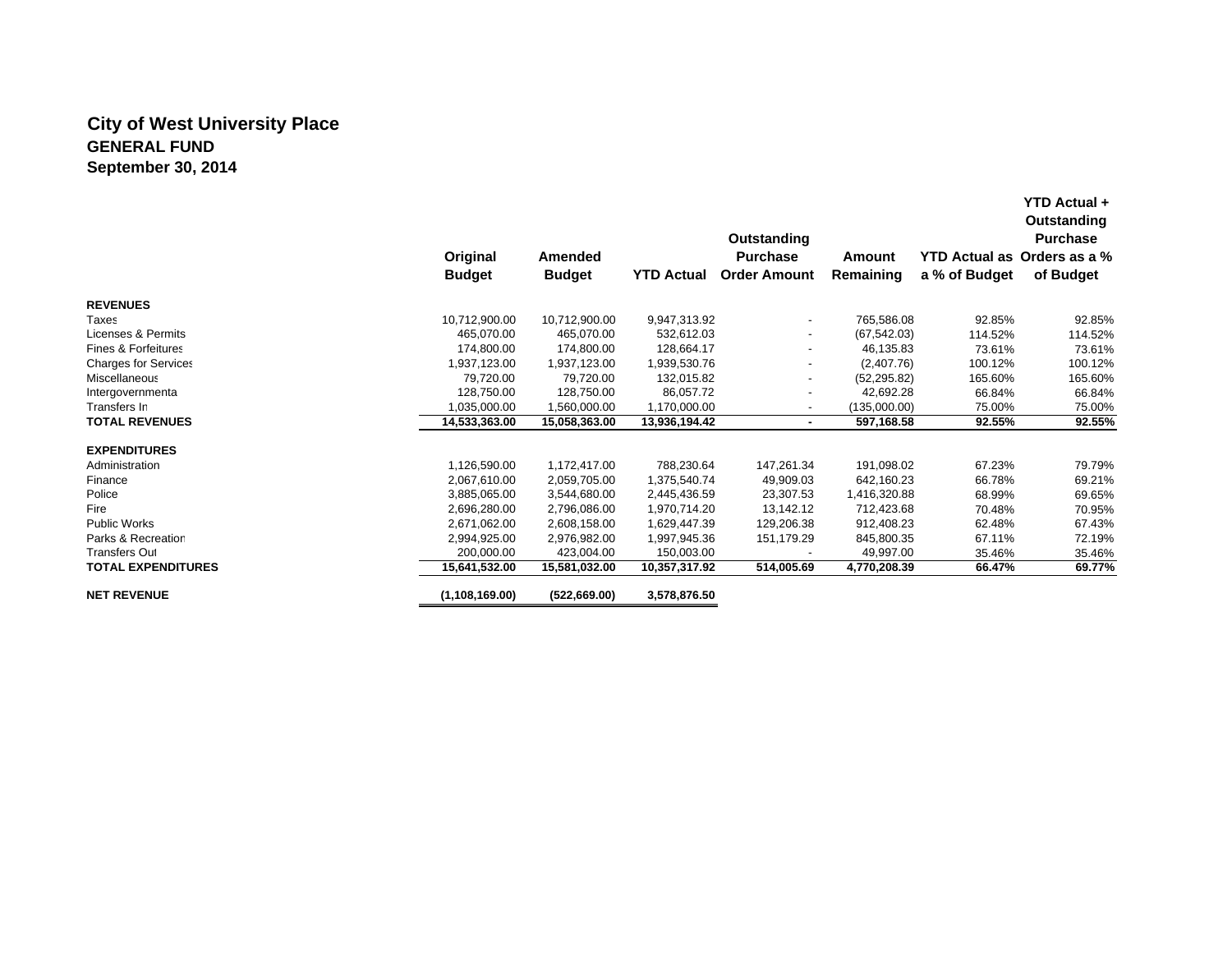### **City of West University Place WATER & SEWER FUNDSeptember 30, 2014**

|                                  | Original<br><b>Budget</b> | Amended<br><b>Budget</b> | <b>YTD Actual</b> | Outstanding<br><b>Purchase</b><br><b>Order Amount</b> | Amount<br>Remaining | YTD Actual as Orders as a %<br>a % of Budget | Outstanding<br><b>Purchase</b><br>of Budget |
|----------------------------------|---------------------------|--------------------------|-------------------|-------------------------------------------------------|---------------------|----------------------------------------------|---------------------------------------------|
| <b>REVENUES</b>                  |                           |                          |                   |                                                       |                     |                                              |                                             |
| <b>Charges for Services</b>      | 7.599.990.00              | 7,599,990.00             | 5,218,927.46      | ٠                                                     | 2,381,062.54        | 68.67%                                       | 68.67%                                      |
| Miscellaneous                    | 10,300.00                 | 10,300.00                | 5,576.42          | ٠                                                     | 4,723.58            | 54.14%                                       | 54.14%                                      |
| <b>TOTAL REVENUES</b>            | 7,610,290.00              | 7,610,290.00             | 5,224,503.88      | ۰                                                     | 2,385,786.12        | 68.65%                                       | 68.65%                                      |
| <b>EXPENDITURES</b>              |                           |                          |                   |                                                       |                     |                                              |                                             |
| Finance                          | 232,030.00                | 232,030.00               | 187,962.48        | 25,130.03                                             | 18,937.49           | 81.01%                                       | 91.84%                                      |
| <b>Public Works</b>              | 4,193,695.00              | 4,193,695.00             | 2,539,586.09      | 735,067.06                                            | 917.441.85          | 60.56%                                       | 78.09%                                      |
| Debt Service                     | 850.685.00                | 850.685.00               | 848,185.02        |                                                       | 2.499.98            | 99.71%                                       | 99.71%                                      |
| <b>Transfer To General Func</b>  | 1,250,000.00              | 1,250,000.00             | 937,503.00        | ٠                                                     | 312,497.00          | 75.00%                                       | 75.00%                                      |
| Transfer to W&S CIP Fund         | 1,900,000.00              | 1,900,000.00             | 1,424,997.00      | $\overline{\phantom{a}}$                              | 475,003.00          | 75.00%                                       | 75.00%                                      |
| <b>TOTAL EXPENDITURES</b>        | 8,426,410.00              | 8,426,410.00             | 5,938,233.59      | 760,197.09                                            | 1,726,379.32        | 70.47%                                       | 79.49%                                      |
| <b>NET REVENUE (EXPENDITURE)</b> | (816, 120.00)             | (816, 120.00)            | (713, 729.71)     |                                                       |                     |                                              |                                             |

**YTD Actual +**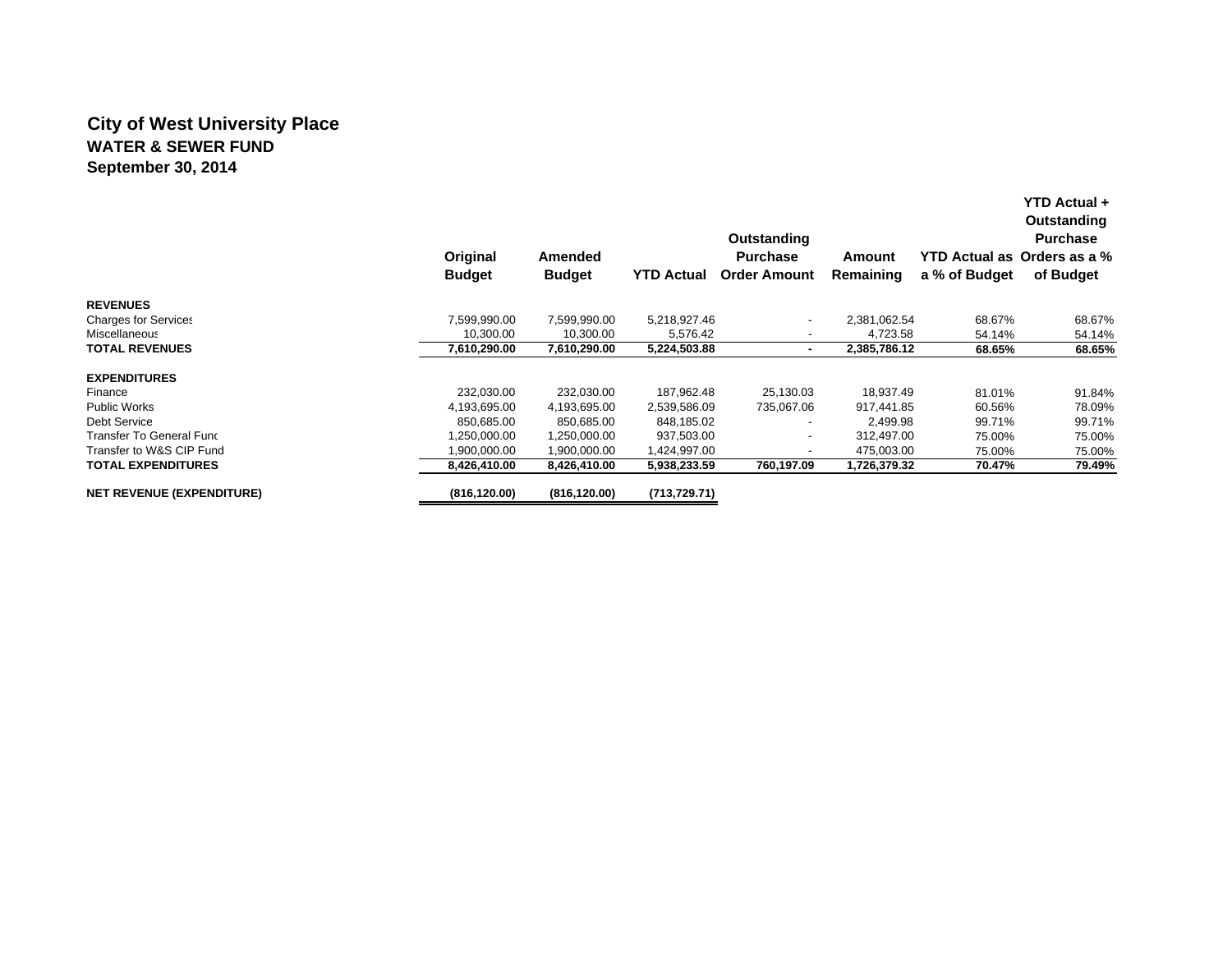# **City of West University Place SOLID WASTE FUNDSeptember 30, 2014**

|                                  | Original<br><b>Budget</b> | Amended<br><b>Budget</b> | <b>YTD Actual</b> | Outstanding<br><b>Purchase</b><br><b>Order Amount</b> | Amount<br>Remaining | a % of Budget | YTD Actual +<br>Outstanding<br><b>Purchase</b><br>YTD Actual as Orders as a %<br>of Budget |
|----------------------------------|---------------------------|--------------------------|-------------------|-------------------------------------------------------|---------------------|---------------|--------------------------------------------------------------------------------------------|
| <b>REVENUES</b>                  |                           |                          |                   |                                                       |                     |               |                                                                                            |
| Solid Waste Collection           | 1,438,100.00              | 1,438,100.00             | 1,064,561.80      | 0.00                                                  | 373,538.20          | 74.03%        | 74.03%                                                                                     |
| Sales of Recyclables             | 30,000.00                 | 30,000.00                | 77,968.90         | 0.00                                                  | -47,968.90          | 259.90%       | 259.90%                                                                                    |
| Miscellaneous                    | 540.00                    | 540.00                   | 315.73            | 0.00                                                  | 224.27              | 58.47%        | 58.47%                                                                                     |
| <b>TOTAL REVENUES</b>            | 1,468,640.00              | 1,468,640.00             | 1,142,846.43      | 0.00                                                  | 325,793.57          | 77.82%        | 77.82%                                                                                     |
| <b>EXPENDITURES</b>              |                           |                          |                   |                                                       |                     |               |                                                                                            |
| <b>General Services</b>          | 1,277,130.00              | 1,277,130.00             | 870,930.90        | 159,974.37                                            | 246,224.73          | 68.19%        | 80.72%                                                                                     |
| <b>Recycling Facility</b>        | 18,900.00                 | 18,900.00                | 15,187.18         | 6,200.00                                              | $-2,487.18$         | 80.36%        | 113.16%                                                                                    |
| Curbside Recycling               | 268,310.00                | 268,310.00               | 205,503.85        | 20,484.48                                             | 42,321.67           | 76.59%        | 84.23%                                                                                     |
| <b>TOTAL EXPENDITURES</b>        | 1,564,340.00              | 1,564,340.00             | 1,091,621.93      | 186,658.85                                            | 286,059.22          | 69.78%        | 81.71%                                                                                     |
| <b>NET REVENUE (EXPENDITURE)</b> | $-95.700.00$              | $-95,700.00$             | 51,224.50         |                                                       |                     |               |                                                                                            |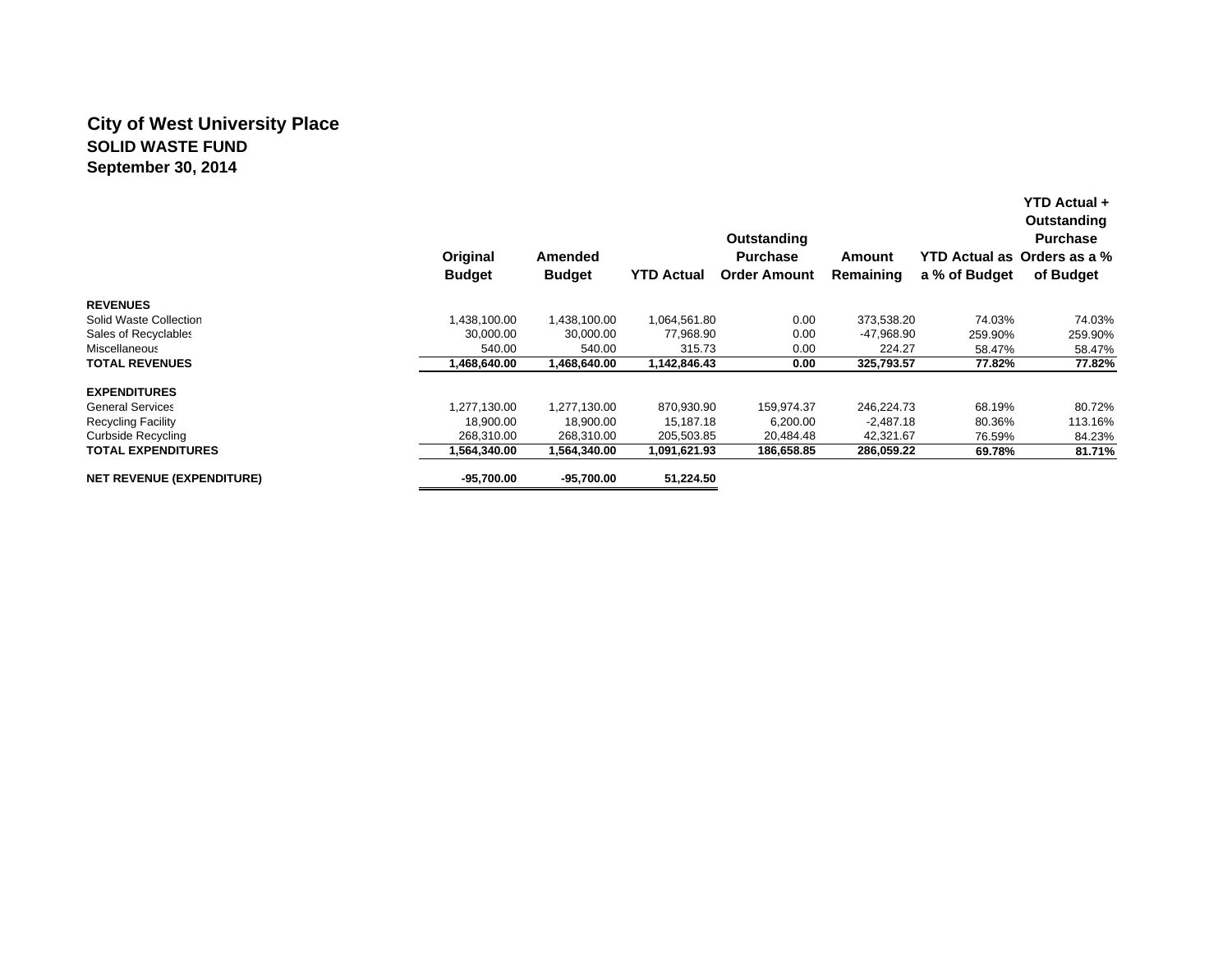# **City of West University Place TECHNOLOGY MANAGEMENT FUNDSeptember 30, 2014**

|                                           |               |               |                   | Outstanding              | Amount        |               | Outstanding<br><b>Purchase</b><br>YTD Actual as Orders as a % |
|-------------------------------------------|---------------|---------------|-------------------|--------------------------|---------------|---------------|---------------------------------------------------------------|
|                                           | Original      | Amended       |                   | <b>Purchase</b>          |               |               |                                                               |
|                                           | <b>Budget</b> | <b>Budget</b> | <b>YTD Actual</b> | <b>Order Amount</b>      | Remaining     | a % of Budget | of Budget                                                     |
| <b>REVENUES</b>                           |               |               |                   |                          |               |               |                                                               |
| TRANSFER FROM GENERAL FUND                | 1,033,500.00  | 1,033,500.00  | 775,125.00        | $\overline{\phantom{a}}$ | 258,375.00    | 75.00%        | 75.00%                                                        |
| TRANSFER FROM WATER & SEWER FUND          | 92,500.00     | 92,500.00     | 69,372.00         |                          | 23,128.00     | 75.00%        | 75.00%                                                        |
| TRANSFER FROM SOLID WASTE FUND            | 43,000.00     | 43,000.00     | 32,247.00         |                          | 10,753.00     | 74.99%        | 74.99%                                                        |
| <b>EARNINGS ON INVESTMENTS</b>            |               |               | 499.05            |                          | (499.05)      |               |                                                               |
| <b>TOTAL REVENUES</b>                     | 1,169,000.00  | 1,169,000.00  | 877,243.05        | ٠                        | 291,756.95    | 75.04%        | 75.04%                                                        |
| <b>EXPENDITURES</b>                       |               |               |                   |                          |               |               |                                                               |
| PERSONNEL                                 | 356,210.00    | 356,210.00    | 242,710.77        |                          | 113,499.23    | 68.14%        | 68.14%                                                        |
| HARDWARE & SOFTWARE MAINTENANCE CONTRACTS | 393,100.00    | 393,100.00    | 302,105.29        | 53,262.71                | 37,732.00     | 76.85%        | 90.40%                                                        |
| TELE-COMMUNICATIONS & DATA & RADIO        | 167,400.00    | 167.400.00    | 180,610.88        | 41,150.16                | (54, 361.04)  | 107.89%       | 132.47%                                                       |
| SOFTWARE LICENSES                         | 11,100.00     | 11,100.00     | 15,743.00         |                          | (4,643.00)    | 141.83%       | 141.83%                                                       |
| <b>CONSULTANTS</b>                        | 20,000.00     | 20,000.00     | 15,800.00         | 4,372.50                 | (172.50)      | 79.00%        | 100.86%                                                       |
| <b>TRAVEL &amp; TRAINING</b>              | 12,500.00     | 12,500.00     | 6,631.45          |                          | 5,868.55      | 53.05%        | 53.05%                                                        |
| OTHER CONTRACTED SERVICES                 |               |               | 114.70            |                          | (114.70)      |               |                                                               |
| <b>TECHNOLOGY PROJECTS</b>                | 109,000.00    | 109,000.00    | 228,730.87        | 4.00                     | (119, 734.87) | 209.84%       | 209.85%                                                       |
| <b>HIGH TECHNOLOGY REPLACEMENTS</b>       | 71,400.00     | 71,400.00     | 96,876.98         | 2,629.94                 | (28, 106.92)  | 135.68%       | 139.37%                                                       |
| <b>TOTAL EXPENDITURES</b>                 | 1,140,710.00  | 1,140,710.00  | 1,089,323.94      | 101,419.31               | (50,033.25)   | 95.50%        | 104.39%                                                       |
| <b>NET REVENUE (EXPENDITURE)</b>          | 28,290.00     | 28,290.00     | (212,080.89)      |                          |               |               |                                                               |

**YTD Actual +**